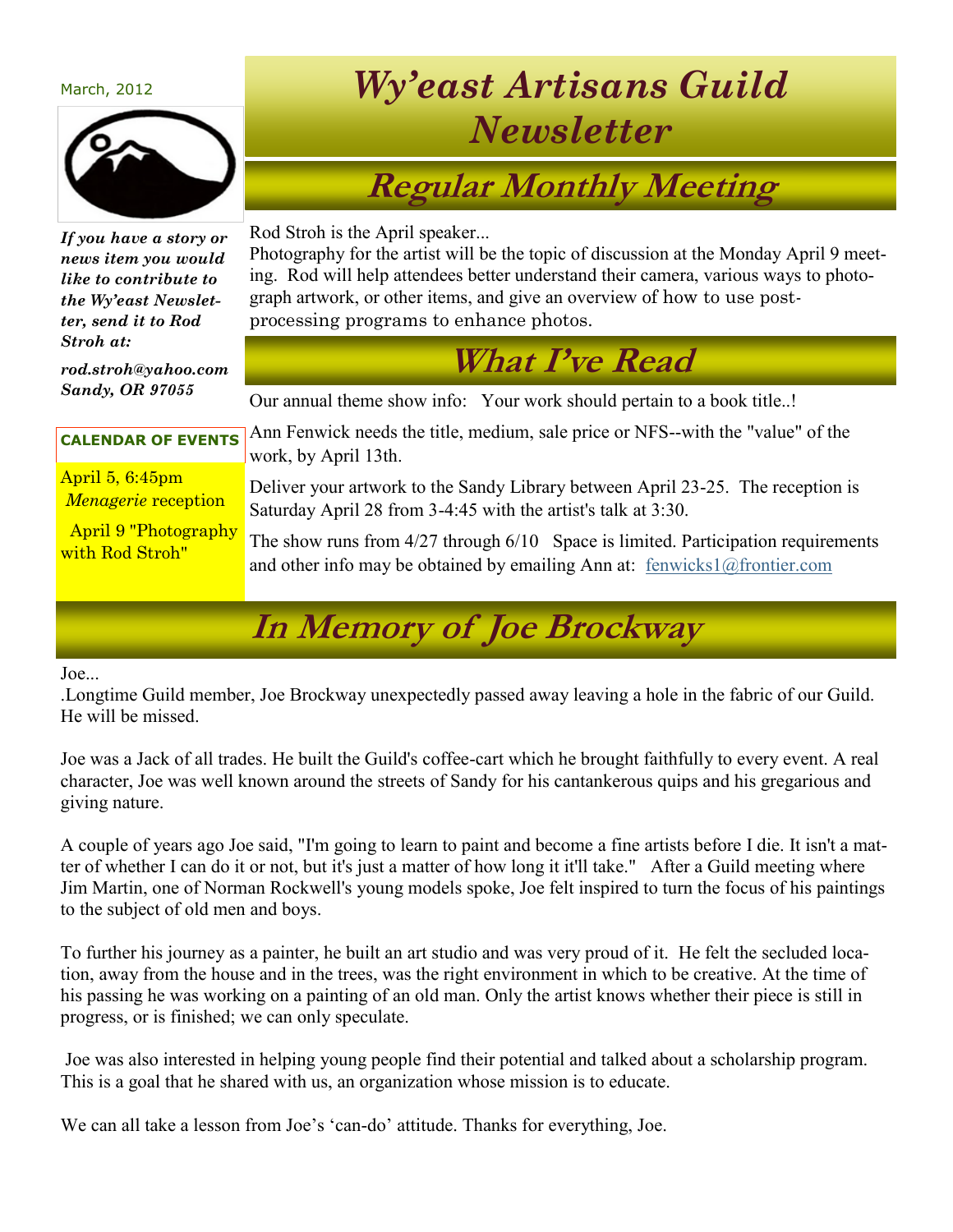# **A Fitting Memorial**

At the last meeting \$20 was donated to fund Joe's Kids under the Kid's Outreach program. This fund will help support activities for a high school student, such as Guild classes and workshops and other small expenses, as needed. When Joe's wife Barbara was told of this she donated \$80, bringing the total fund to \$100. This will allow us to take on one more student.



From Becky Hawley…

*Menagerie*, with trees on the wall, is so different than the typical gallery hanging, you really must come see it. The opening reception and preview of the play is Thursday, April 5 at 6:45. Free to the public.

We have 9 participants: Watercolors by Steve L, Kathryn and Earlean, glass by Alex, photography by Rod, a mixed media sculpture by Jesse, Bullwhip kelp vessels by Carol J., a quilt by Jean Ludeman and an oil painting by me. Beautiful birds, flying through the trees and wild animals popping out of the forest will surprise you….please invite everyone to this one!

The play should be entertaining and funny, though I confess that I haven't seen a rehearsal yet. I painted some "looking out of the window scenery" and some "bad" wallpaper...learned a lot; For instance, the "wallpaper" won't be duplicated in our house! And, it was good practice, should I ever go into the 'wallpaper" painting business...ha,ha! I think I'll stick with 30 foot murals and small 4ftX 5ft paintings, it's easier and I do better work. Anyway, *the art show will be lovely* !!!!! Please come!

## **New Member Info**

Welcome our new and returning members…

New member, Amy Kosrow, is an art student at Sandy High and is currently taking an art class at MHCC. She has specialized in 'scratch board' art and her intention is to continue to study art in college. Money donated in the name of Joe Brockway will help Amy with entry fees to our workshops and art day events.  $artfully \text{ours} by \text{amy13} @ \text{gmail.com}$  (503) 668-5699

Claire Harrison, who just moved to the area and is a neighbor on Joan's, is a new member. She works with pastels and other mediums….it sounds like she is an art explorer. She brought examples of her work to the last meeting. [11sunnymom@gmail.com](mailto:11sunnymom@gmail.com) (775) 513-1087

Welcome back returning members: Kim Tuttle [tutmandk@juno.com](mailto:tutmandk@juno.com) 503-663-5258<br>Elaine Storlie estorlie50@hotmail.com 503-668-5318 Elaine Storlie estorlie50@hotmail.com Jean Ludeman, Steve Ludeman's wife, she is an avid quilter. Jean Ludeman <ludemanjean@yahoo.com>;

Roster Update: Address change: Shirley Nelson 18007 Rachael Dr., Sandy, 97055 Email change: JoAnne Rohweder treefarm21@gmail.com

## **WAG Picnic**

It's time to plan this summer's potluck picnic. Would anyone like to volunteer their home or a venue for the picnic? We are thinking of Sunday, July 22 in the afternoon. This is late enough in the summer to have a chance of good weather and after Mt. Festival. I hope folks will be able to plan for this date.